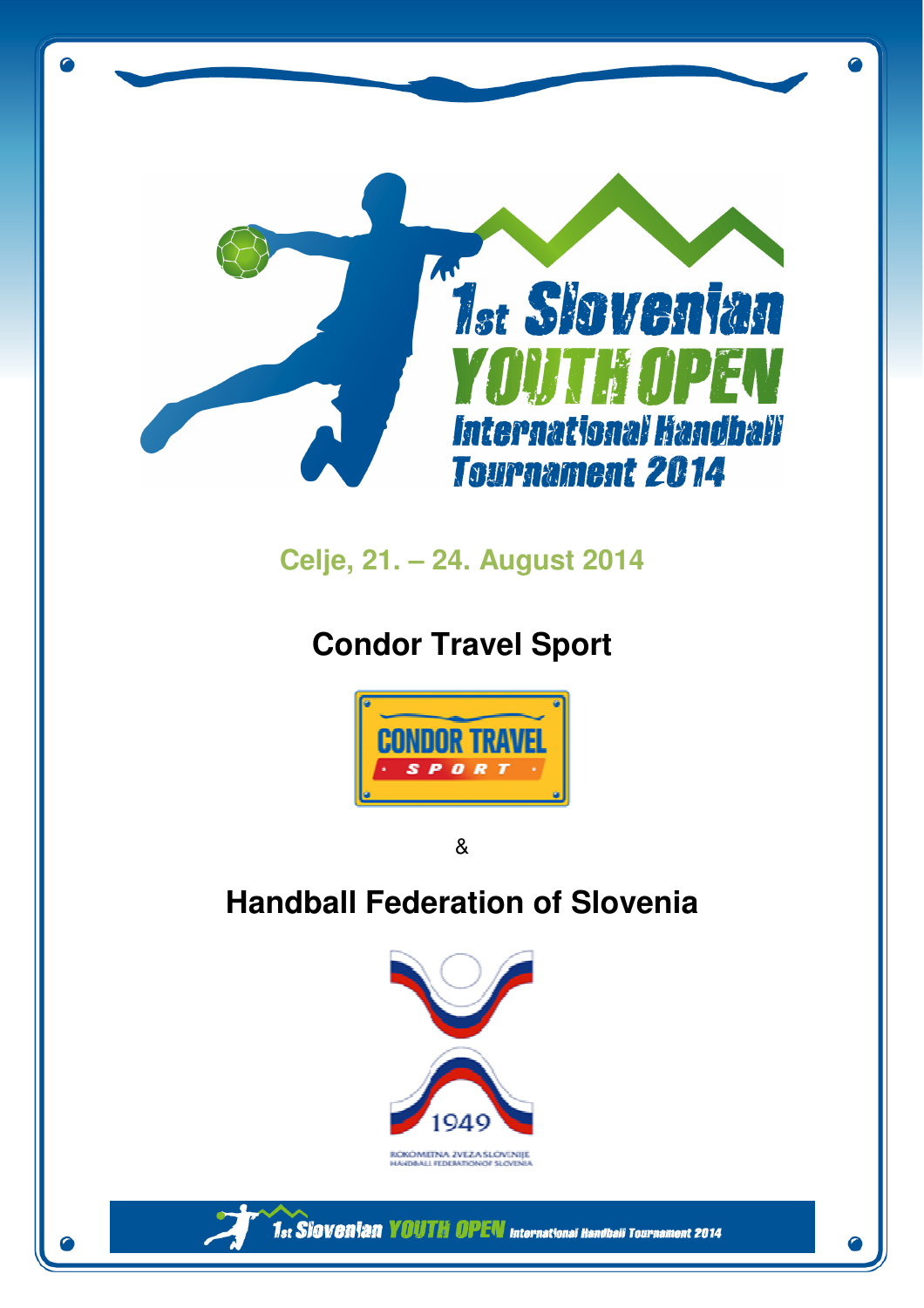## **INVITATION LETTER**

Dear Mr. President,

Dear Sir,

Dear Madam,

We are pleased and honored to invite you and your players to take part in the 1st SLOVENIAN YOUTH OPEN, International Handball Tournament 2014, that will be held in Celje from 21 to 24 August 2014.

We are committed to make this event a successful one. We adhere to the highest standards of preparation in order to create an ideal playing atmosphere for all participating handball teams.

Looking forward to receive your confirmation of participation in this tournament at latest by 01 July 2014.

We hope that you will be able to enjoy in a wonderful stay in SLOVENIA and the charming city of Celje, and that you will enjoy yourself during this youth handball sports event.

A worm Welcome to Celje !

Yours faithfully,

SLOVENIAN HANDBALL FEDERATION CONDOR TRAVEL d.o.o. Mr. Goran Cvijič Mr. Miran Krajnc General Secretary Managing Director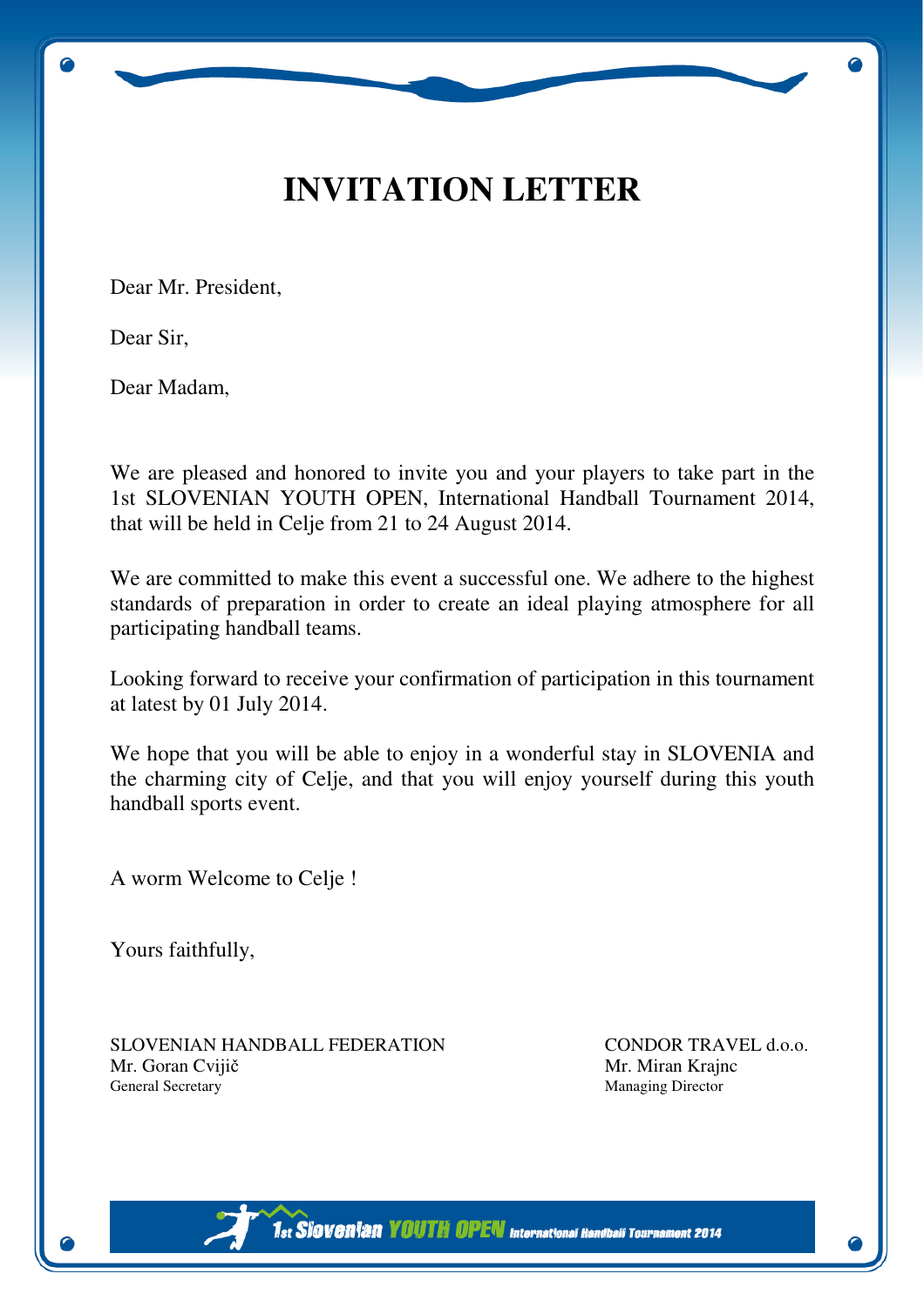Ō

| 1. ORGANIZER                  | HANDBALL FEDERATION OF SLOVENIA                              |
|-------------------------------|--------------------------------------------------------------|
|                               | and                                                          |
|                               | CONDOR TRAVEL d.o.o.                                         |
|                               | Mariborska c. 212, 3211 Škofja vas, Slovenia                 |
| 2. APPLICATIONS               | The Tournament is OPEN                                       |
|                               | $\div$ Deadline for applications: by 01 July 2014            |
|                               | ❖ Applications forms must be sent by mail                    |
|                               | Website: www.condor-travel.com                               |
| 3. DATE and PLACE             | Date: Starting on Thursday 21 August 2014                    |
|                               | Ending on Sunday 24 August 2014                              |
|                               | City: Celje                                                  |
|                               | Place: Zlatorog sports hall, Golovec sports hall,            |
|                               | Laško sports hall                                            |
|                               | Start of matches: at 10:00 AM                                |
| <b>TEAMS</b><br>4. HEAD<br>OF | On Thursday 21 August 2014.                                  |
| <b>MEETING</b>                | T.B.A. at Zlatorog sports hall.                              |
| 5. AGE GROUPS                 | Group $A - U12$ born 2002 or younger                         |
|                               | Group $B - U14$ born 2000 or younger                         |
|                               | Group $C - U16$ born 1998 or younger                         |
|                               | Group $D - U18$ born 1996 or younger                         |
|                               | All players must present identifying document (Identity      |
|                               | Card or Passport)                                            |
| <b>6. COMPETITION</b>         | The official EHF Competition rules will be applied.          |
| <b>RULES / TERMS,</b>         | Each player may play only in one group.                      |
| <b>SYSTEM</b>                 |                                                              |
|                               | Group A and B                                                |
|                               | Match time: $2 \times 20$ min, exclusion 2 min.              |
|                               |                                                              |
|                               | Group C and D                                                |
|                               | Match time: 2×30 min, exclusion 2 min.                       |
|                               | Referees will be nominated by organizer in collaboration     |
|                               | with the Slovenian Handball Federation.                      |
|                               | Each team will play app. 4 games (depending on the           |
|                               | number of registered teams/clubs)                            |
|                               | Schedule matches will be sent to participants by 10          |
|                               | August 2014                                                  |
| 7. LIABILITY                  | All teams and competitors participate at their own risk. In  |
|                               | accordance with the registration provisions all competitors  |
|                               | agree to assume all responsibility for themselves, thereby   |
|                               | all other parties, including the organizer, are exempt from  |
|                               | any direct or indirect liability. The organizer does not     |
|                               | accept any liability for any expenses, including travel      |
|                               | expenses, expenses for the entry into and the departure      |
|                               | from Slovenia, team accommodation expenses (also before      |
|                               | tournament), general and medical care expenses (e.g.         |
|                               | hospital expenses), liability damage expenses etc. All these |
|                               | costs must be covered by individual clubs and teams          |
|                               | themselves.                                                  |

╭

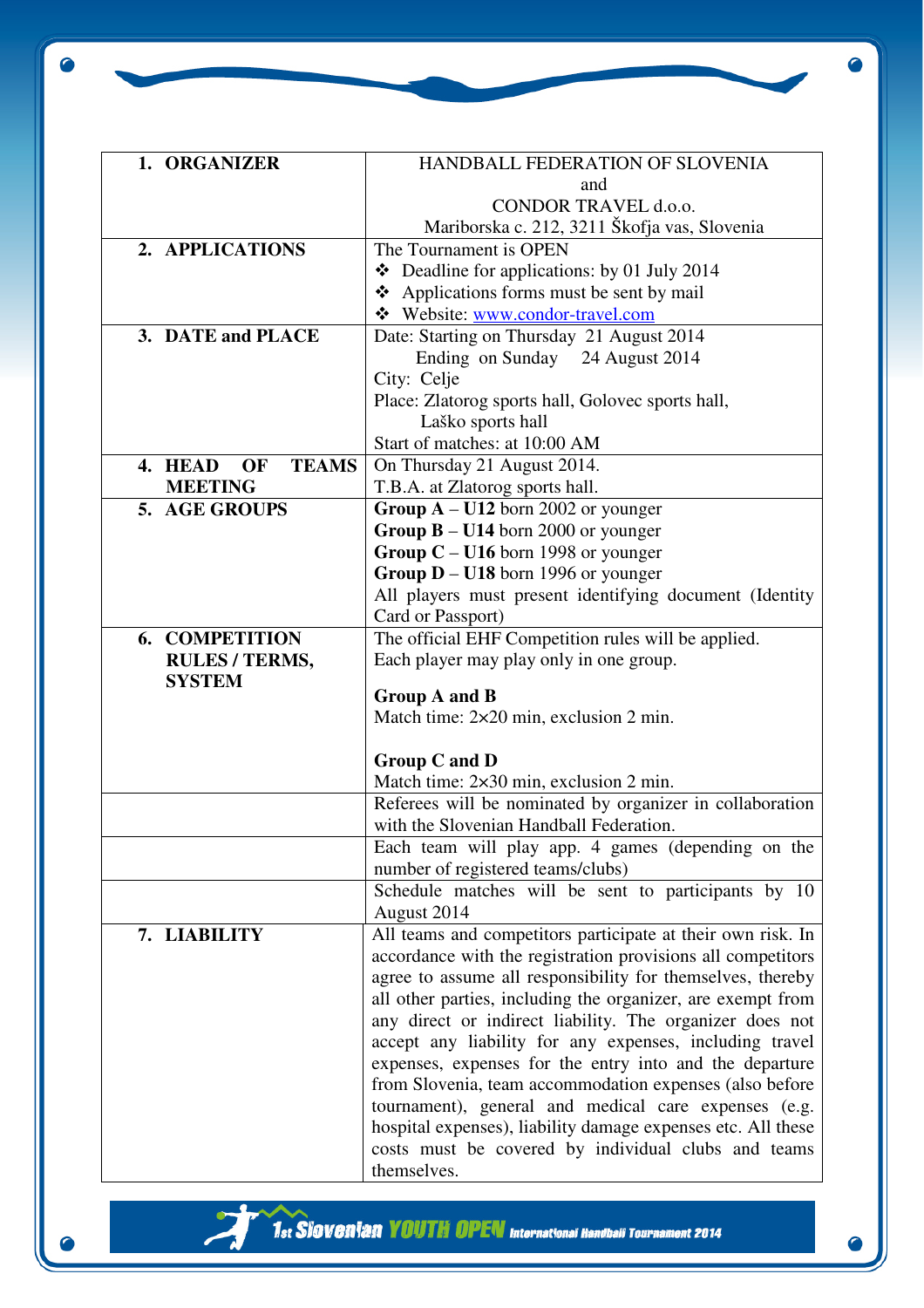Ō

| 8. REWARDS                                                    | All tournament participants will receive a symbolic<br>tournament gift.                                                                                                                                                                                                                                                                                                                            |  |  |  |
|---------------------------------------------------------------|----------------------------------------------------------------------------------------------------------------------------------------------------------------------------------------------------------------------------------------------------------------------------------------------------------------------------------------------------------------------------------------------------|--|--|--|
|                                                               | <b>Medals</b><br>Medals will be awarded to the top three teams in each age.<br>group.                                                                                                                                                                                                                                                                                                              |  |  |  |
|                                                               | <b>Cups</b><br>Cups will be awarded to:<br>$\mathbf{\hat{*}}$ winning team in each age group<br>best shooter of the tournament<br>$\bullet$ best player of the tournament<br>$\triangle$ best goalkeeper of the tournament                                                                                                                                                                         |  |  |  |
| 9. PAYMENT                                                    | ❖ best coach<br>Registration fee: $120 \text{ }\epsilon$ per team per age group.<br>Invoice has to be paid by due date, last payment must be<br>performed by 15 July 2014.                                                                                                                                                                                                                         |  |  |  |
|                                                               | Banka Koper d.d.<br>Pristaniška ulica 4<br>6502 Koper, Slovenia                                                                                                                                                                                                                                                                                                                                    |  |  |  |
|                                                               | Condor Travel d.o.o.<br>Mariborska cesta 212<br>3211 Škofja vas, Slovenija                                                                                                                                                                                                                                                                                                                         |  |  |  |
|                                                               | IBAN: SI56 1010 0004 5875 369<br><b>BIC CODE: BAKOSI2X</b>                                                                                                                                                                                                                                                                                                                                         |  |  |  |
| 10. VISAS                                                     | All teams, who require a Visa invitation, should send their<br>request to the Condor Travel office (igor@condor-<br>travel.com). Requests must contain names (first and last<br>name), date of birth and passport number of all team<br>members, competitors and officials (provide Word file as<br>an E-mail attachment). The organizer will provide you<br>invitation letter for Visa procedure. |  |  |  |
| 11. ACCOMMODATION<br><b>AND LOGISTICS</b><br><b>ORGANIZER</b> | Condor Travel d.o.o.<br>Mariborska cesta 212,<br>3211 Škofja vas, Slovenija<br>sport@condor-travel.com                                                                                                                                                                                                                                                                                             |  |  |  |
|                                                               | Mr. Miran Krajnc,<br>TEL.: 00386 3 428 45 58, Mobile: 00386 41 369 378<br>E-mail: miran@condor-travel.com                                                                                                                                                                                                                                                                                          |  |  |  |
|                                                               | Mr. Igor Pintar,<br>TEL.: 00386 590 84 760, Mobile: 00386 41 66 46 50<br>E-mail: igor@condor-travel.com                                                                                                                                                                                                                                                                                            |  |  |  |

╭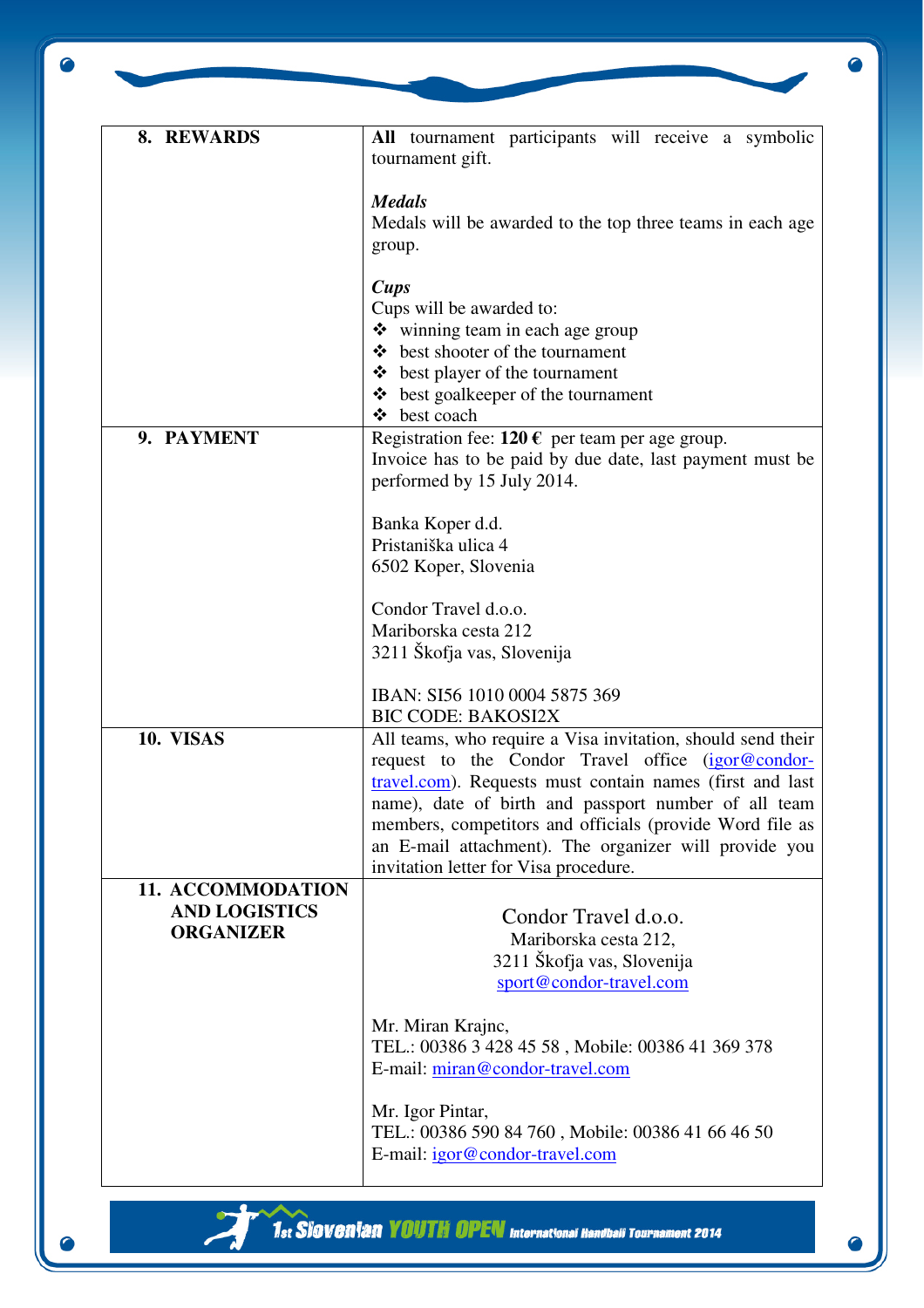| <b>ACCOMMODATION</b> | Teams who decide to book accommodation and meals<br>through tournament organizer are required to fill out the<br>with<br>application<br>form<br>data<br>accommodation for every individual team and its number<br>of members).<br>Accommodation possibilities per person:<br>(HB per person in room $+$ tax) | (specify)                    | kind<br>of                                                     |
|----------------------|--------------------------------------------------------------------------------------------------------------------------------------------------------------------------------------------------------------------------------------------------------------------------------------------------------------|------------------------------|----------------------------------------------------------------|
|                      |                                                                                                                                                                                                                                                                                                              |                              |                                                                |
|                      | Celje * MCC hostel *<br>❖<br>Celje * Hotel Celjska koča 3*<br>❖                                                                                                                                                                                                                                              | Multiple<br>Double<br>Single | from 28 $\epsilon$<br>from 33 $\epsilon$<br>from 39 $\epsilon$ |
|                      |                                                                                                                                                                                                                                                                                                              | Multiple<br>Double<br>Single | from 37 $\epsilon$<br>from 46 $\epsilon$<br>from 50 $\in$      |
|                      | Celje * Hotel Faraon 3*<br>❖                                                                                                                                                                                                                                                                                 |                              |                                                                |
|                      |                                                                                                                                                                                                                                                                                                              | Multiple<br>Double<br>Single | from 51 $\epsilon$<br>from 55 $\epsilon$<br>from $64 \in$      |
|                      |                                                                                                                                                                                                                                                                                                              |                              |                                                                |
|                      | Celje * Hotel Evropa 4*<br>❖                                                                                                                                                                                                                                                                                 |                              |                                                                |
|                      |                                                                                                                                                                                                                                                                                                              | Multiple                     | from 60 $\epsilon$<br>from 69 $\in$                            |
|                      |                                                                                                                                                                                                                                                                                                              | Double<br>Single             | from 85 $\in$                                                  |
|                      | Zreče * Vile Terme Zreče 3*<br>❖                                                                                                                                                                                                                                                                             |                              |                                                                |
|                      |                                                                                                                                                                                                                                                                                                              | Multiple                     | from 40 $\epsilon$                                             |
|                      |                                                                                                                                                                                                                                                                                                              | Double                       | from 40 $\in$                                                  |
|                      |                                                                                                                                                                                                                                                                                                              | Single                       | from 50 $\in$                                                  |
|                      | Velenje * Hotel Paka 4*<br>❖                                                                                                                                                                                                                                                                                 |                              |                                                                |
|                      |                                                                                                                                                                                                                                                                                                              | Double                       | from 45 $\epsilon$                                             |
|                      | Dobrna * Terme Dobrna 4*<br>❖                                                                                                                                                                                                                                                                                | Single                       | from 56 $\epsilon$                                             |
|                      |                                                                                                                                                                                                                                                                                                              | Multiple                     | from 44 $\epsilon$                                             |
|                      |                                                                                                                                                                                                                                                                                                              | Double                       | from 54 $\in$                                                  |
|                      |                                                                                                                                                                                                                                                                                                              | Single                       | from 60 $\epsilon$                                             |
|                      | ❖ Laško * Terme Laško 4*                                                                                                                                                                                                                                                                                     |                              |                                                                |
|                      |                                                                                                                                                                                                                                                                                                              | Multiple                     | from 48 $\epsilon$                                             |
|                      |                                                                                                                                                                                                                                                                                                              | Double                       | from 50 $\in$                                                  |
|                      |                                                                                                                                                                                                                                                                                                              | Single                       | from 60 $\in$                                                  |
|                      | Important: Accommodation in Terme Laško 4* and Vile Terme Zreče<br>also include daily enter to thermal water pools.                                                                                                                                                                                          |                              |                                                                |
|                      | On your request all info will be provided by e-mail.<br>For detailed information please contact:                                                                                                                                                                                                             |                              |                                                                |
|                      | Mr. Miran Krajnc, 00386 3 428 45 58<br>Mobile 00386 41 369 378                                                                                                                                                                                                                                               |                              |                                                                |
|                      | E-mail: miran@condor-travel.com                                                                                                                                                                                                                                                                              |                              |                                                                |
|                      |                                                                                                                                                                                                                                                                                                              |                              |                                                                |
|                      | Mr. Igor Pintar, 00386 590 84 760                                                                                                                                                                                                                                                                            |                              |                                                                |
|                      | Mobile 00386 41 66 46 50                                                                                                                                                                                                                                                                                     |                              |                                                                |
|                      | E-mail: igor@condor-travel.com                                                                                                                                                                                                                                                                               |                              |                                                                |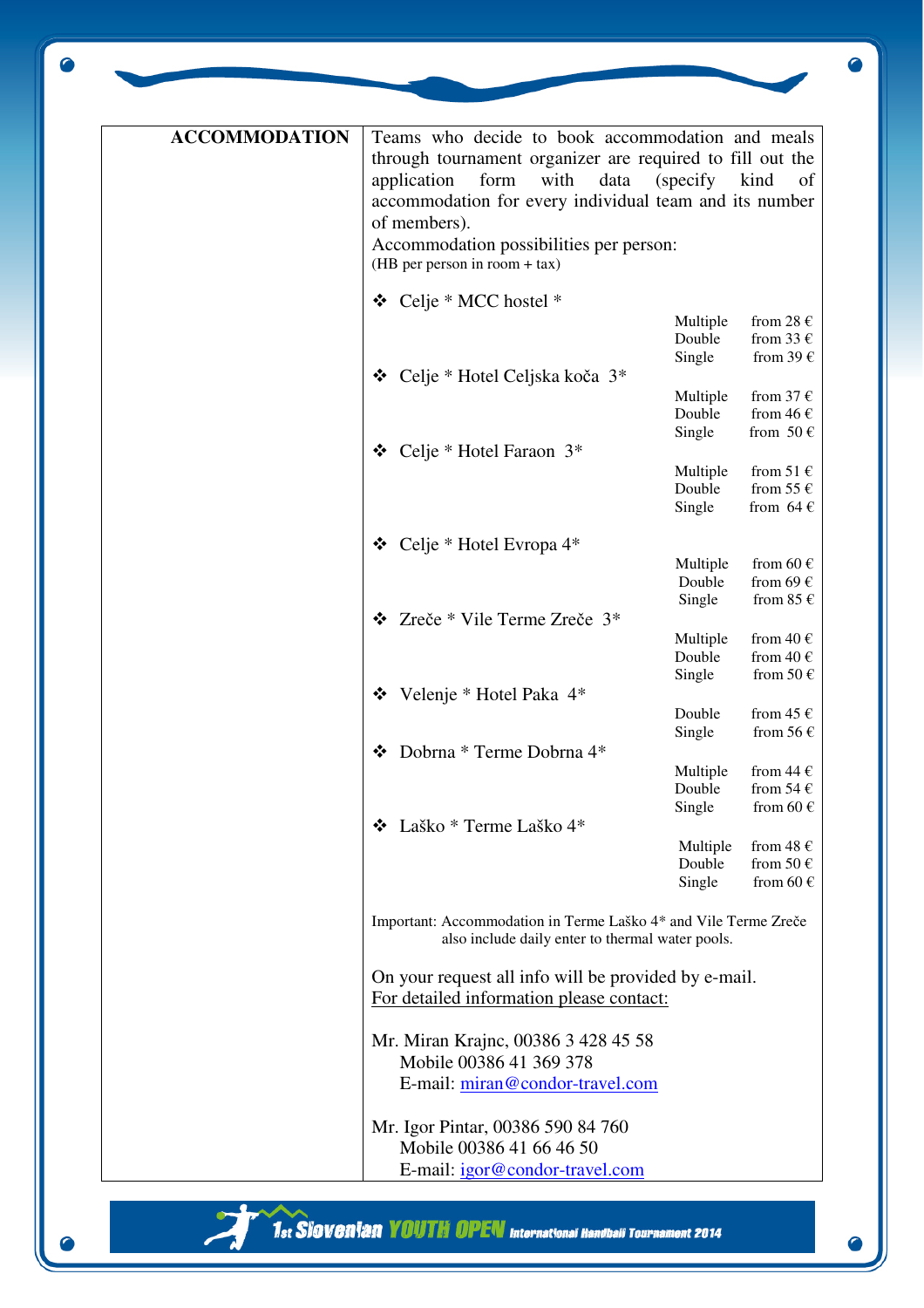$\bullet$ 

| <b>12. CANCELATION</b>  | All registration cancellations before 1 July 2014 will be     |
|-------------------------|---------------------------------------------------------------|
|                         | fully refunded.                                               |
|                         | For all registration cancellations after 1 July 2014 you will |
|                         | be refunded 30% of your registration fee.                     |
| <b>13. GENERAL INFO</b> | <b>CONDOR TRAVEL SPORT</b>                                    |
|                         | sport@condor-travel.com                                       |
|                         | Mr. Miran Krajnc, Chairman of the Tournament                  |
|                         | miran@condor-travel.com                                       |
|                         | Mr. Igor Pintar, Tournament General Manager                   |
|                         | igor@condor-travel.com                                        |
| 14. HANDBALL            | For pre-post Tournament Training Camp please fill and         |
| <b>TRAINING CAMP</b>    | send us CAMP REQUEST FORM bellow and we will                  |
|                         | send you all best possibilities for training camp programs.   |
|                         |                                                               |
|                         | <b>Contact us!</b>                                            |
|                         |                                                               |
|                         | or visit <u>www.condor-travel.com</u> (sport)                 |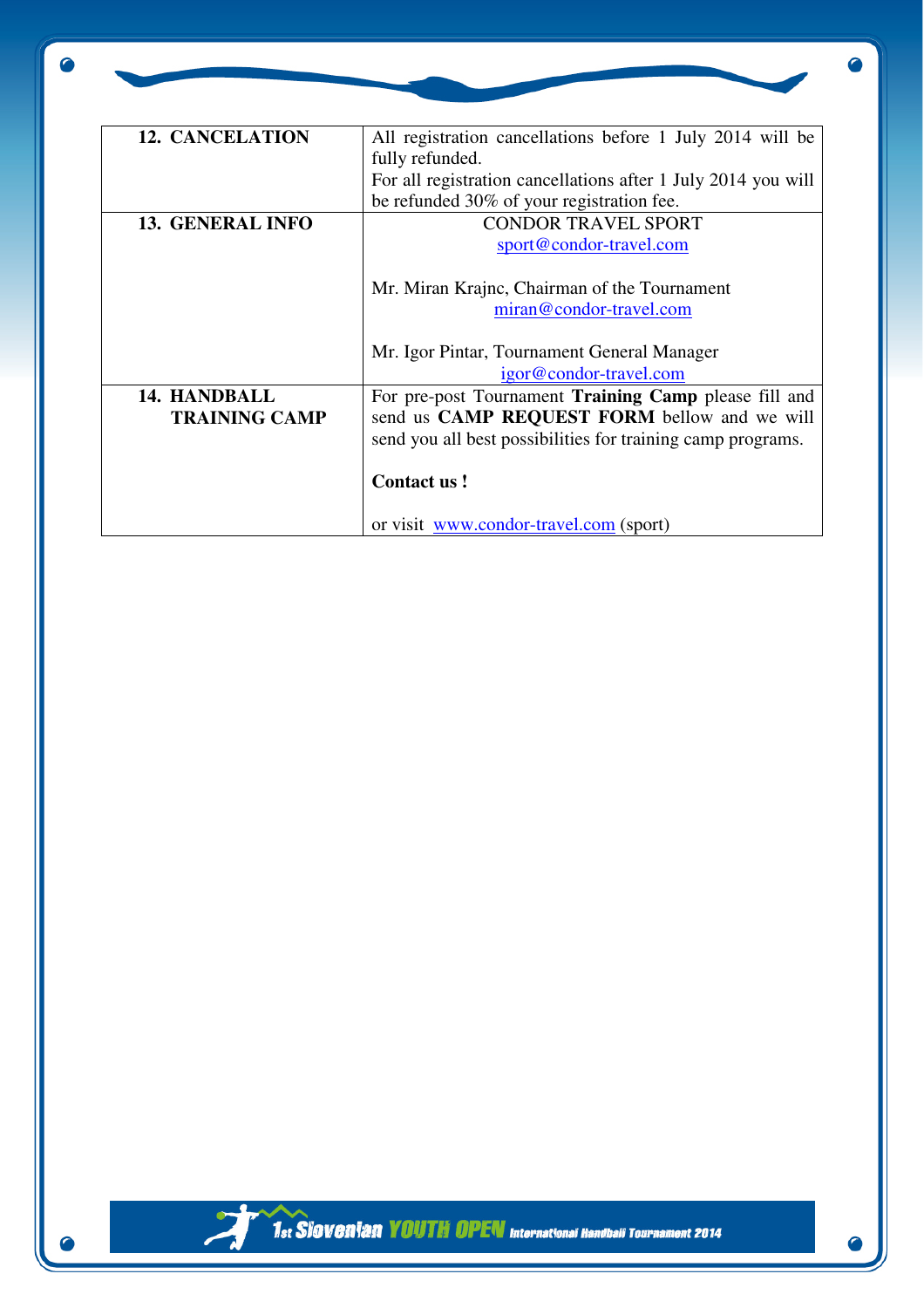# **TOURNAMENT APPLICATION FORM**

| Team/Club:  | <b>Country:</b> |
|-------------|-----------------|
|             |                 |
| Address:    |                 |
| Postal No.: | City:           |
| Tel:        | Fax:            |

## **CONTACT**

First name and last name:

Telephone:

Mobile:

E-mail:

WEB:

#### ATTENTION. This application is OBLIGATORY and must be filled out completely. In case of any problems with your application or registration please contact us. Online www.condor-travel.com (Sport)

| <b>TOURNAMENT TEAMS</b> |                          |  |
|-------------------------|--------------------------|--|
| <b>TEAM No.</b>         | <b>TEAM AGE GROUPS</b>   |  |
| Group A:                | Born in 2002 and younger |  |
| <b>Group B:</b>         | Born in 2000 and younger |  |
| <b>Group C:</b>         | Born in 1998 and younger |  |
| <b>Group D:</b>         | Born in 1996 and younger |  |
|                         |                          |  |
| First color of shirts:  | Main color of shirts:    |  |

| <b>Accommodation</b> | Room structure needed | <b>Arrival Date</b> | <b>Departure Date</b> |
|----------------------|-----------------------|---------------------|-----------------------|
| <b>HOTEL:</b>        | Nr.:1/1               |                     |                       |
|                      | Nr: 1/2               |                     |                       |
|                      | Nr.: 1/3              |                     |                       |
|                      | Snack                 | Lunch               | Fruit                 |
| <b>MEALS:</b>        |                       |                     |                       |

 $\overline{\phantom{a}}$  ,  $\overline{\phantom{a}}$  ,  $\overline{\phantom{a}}$  ,  $\overline{\phantom{a}}$  ,  $\overline{\phantom{a}}$  ,  $\overline{\phantom{a}}$  ,  $\overline{\phantom{a}}$  ,  $\overline{\phantom{a}}$  ,  $\overline{\phantom{a}}$  ,  $\overline{\phantom{a}}$  ,  $\overline{\phantom{a}}$  ,  $\overline{\phantom{a}}$  ,  $\overline{\phantom{a}}$  ,  $\overline{\phantom{a}}$  ,  $\overline{\phantom{a}}$  ,  $\overline{\phantom{a}}$ 

On this data we will prepare you complete offer during tournament staying.

Please state any other important information for your stay in Slovenia. NOTES: \_\_\_\_\_\_\_\_\_\_\_\_\_\_\_\_\_\_\_\_\_\_\_\_\_\_\_\_\_\_\_\_\_\_\_\_\_\_\_\_\_\_\_\_\_\_\_\_\_\_\_\_\_\_\_\_\_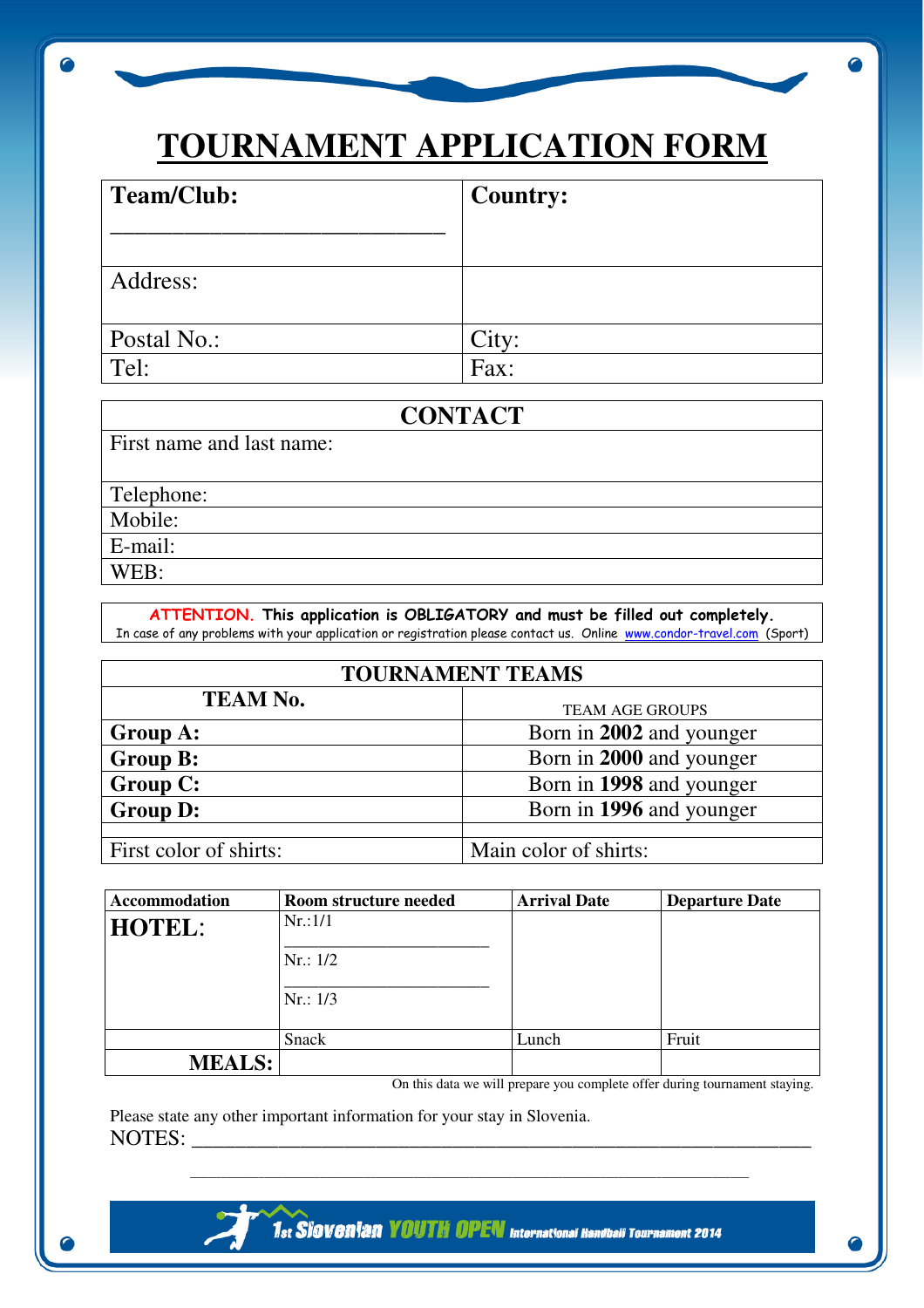## **TRAVEL PLAN**

## **CLUB / TEAM :** \_\_\_\_\_\_\_\_\_\_\_\_\_\_\_\_\_\_\_\_\_\_\_\_\_\_\_\_\_\_\_\_\_\_\_\_\_\_\_\_\_\_\_\_\_\_\_\_\_\_\_\_\_\_\_\_

#### **ARRIVAL:**

 $\bullet$ 

| <b>PLANE / TRAIN</b> |      |            |      |                 |         |
|----------------------|------|------------|------|-----------------|---------|
| Date                 | Time | Flight No. | From | Aiport /        | Persons |
|                      |      |            |      | Railway station | No.     |
|                      |      |            |      |                 |         |
|                      |      |            |      |                 |         |
|                      |      |            |      |                 |         |

| <b>CAR/BUS</b> |      |             |
|----------------|------|-------------|
| Date           | Time | Persons No. |
|                |      |             |
|                |      |             |

#### **DEPARTURE:**

| <b>PLANE / TRAIN</b> |      |            |      |                 |         |
|----------------------|------|------------|------|-----------------|---------|
| Date                 | Time | Flight No. | From | Aiport /        | Persons |
|                      |      |            |      | Railway station | No.     |
|                      |      |            |      |                 |         |
|                      |      |            |      |                 |         |
|                      |      |            |      |                 |         |

| <b>CAR/BUS</b> |      |             |  |
|----------------|------|-------------|--|
| Date           | Time | Persons No. |  |
|                |      |             |  |
|                |      |             |  |

**Date: \_\_\_\_\_\_\_\_\_\_\_\_\_\_\_\_\_\_\_\_\_ Signature and stamp :** 

Send to: CONDOR TRAVEL d.o.o. Mariborska 212, Celje 3211 Škofja Vas

Fax: + 386 3 428 45 52

 **E-mail:** sport@condor-travel.com